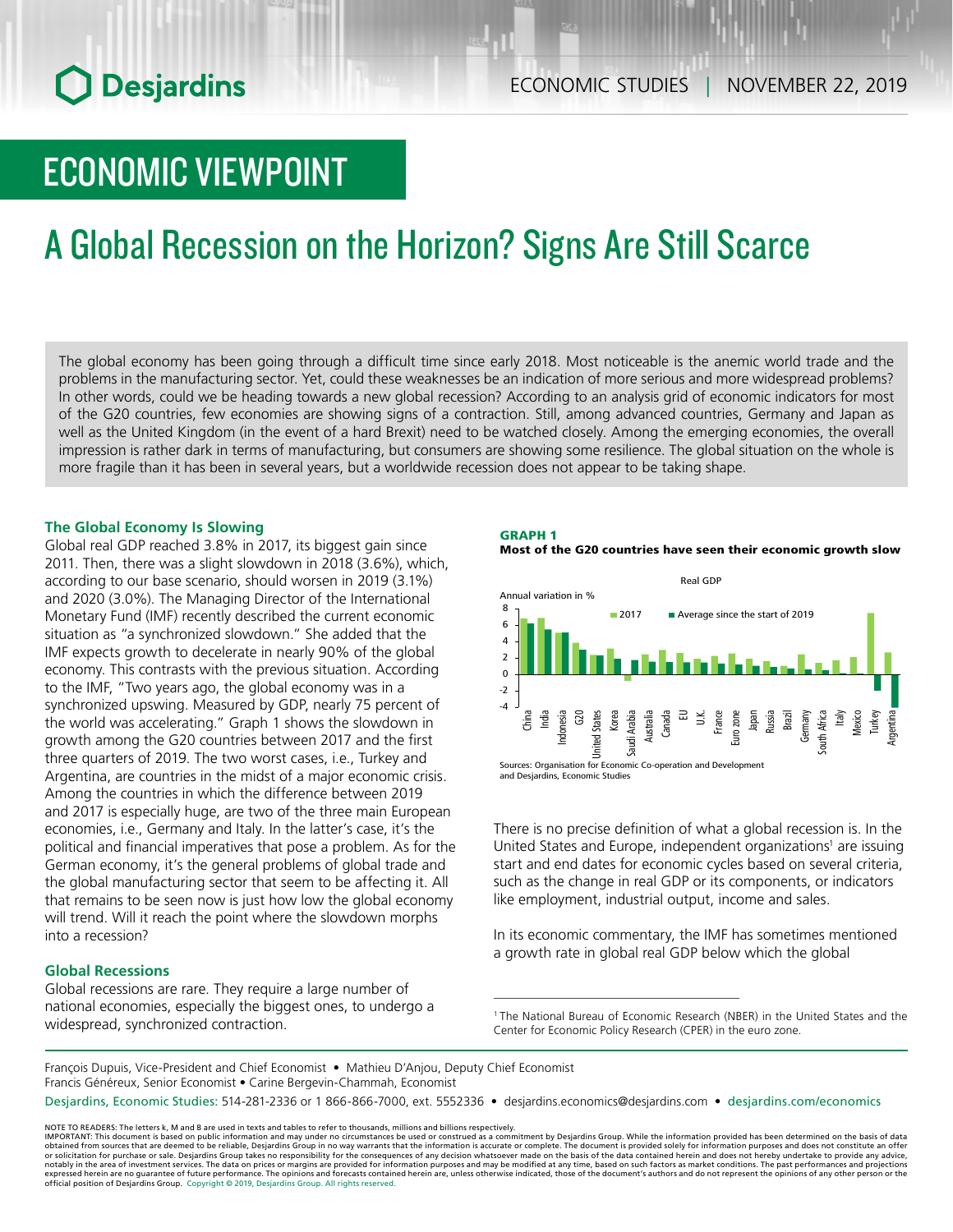## Desjardins

economy can be considered to be in a recession. This rate is not zero, and real GDP doesn't necessarily have to be contracting to indicate a recession. That's because the rapid population growth in emerging or developing countries must be taken into account. Therefore, a recession would best be described as a net decrease in real GDP per capita (graph 2), but this indicator is seldom used—this is when a real GDP rate comes in. Historically, the IMF referred to 3.0% growth of global real GDP as the threshold between a recession and an ongoing upward cycle. Since the crisis of 2009 (during which even real GDP contracted), 2.5% is usually mentioned. Furthermore, the IMF's chief economist recently [reiterated](https://www.imf.org/en/News/Articles/2019/10/16/tr101519-weo-world-economic-outlook-press-conference-transcript) the 2.5% threshold. Neither our scenarios nor those of the IMF suggest growth will drop below the recession threshold.

#### GRAPH 2

#### Real GDP growth per capita helps identify the real contractions in the global economy



Sources: Datastream and Desjardins, Economic Studies

#### **Indicators of a Recession**

Knowing whether or not the global economy, or a national economy, is in recession requires more than just looking at the change in real GDP. As explained, the National Bureau of Economic Research (NBER) looks at the movements of several indicators before officially stating whether the United States is in recession or not. Also important is looking at which signs provide a heads-up as to when an economic cycle has reversed. Therefore, it is helpful to use a full array of indicators to determine the health of the economy.

The table shown in appendix summarizes several variables that are generally indicative of a recession in most of the G20 countries. There are the variations in real GDP, labour market indicators, business activity and consumer confidence indicators, the OECD leading indicator and variables concerning economic activity (production, sales, construction and exports) as well as stock market changes.

Several indicators are pointing to a deteriorating economic situation, but the weaknesses are concentrated. As a result, most countries are posting a PMI manufacturing index below 50 and negative annual variations in consumer confidence, the

OECD leading indicator, exports and industrial output. This observation is compatible with a deteriorating economic situation caused by the trade tensions, which are affecting manufacturing more. In addition, there is a feeling that these concerns are starting to have a negative impact on consumer confidence.

Let's look more closely at the change in the economic situation and the risk of a recession for the major economies (excluding the United States and Canada, which will be discussed in subsequent publications).

#### **Euro Zone: Germany Narrowly Avoided a Recession, but France Is Doing Well**

Economic growth has clearly slowed in the euro zone. After a strong 2017 during which euro zone's real GDP grew 2.7%, gains have fallen to 1.9% in 2018, then 1.1% on average in the first three quarters of 2019. Does this slowdown threaten to become a true recession? Several indicators are clearly heading down, yet, for most of the economies, consumer spending appears to be holding its own. Were the PMI services to fall below the 50 threshold and consumer confidence abruptly drop, these would be signs of a more serious deterioration of the economic situation, requiring close monitoring of these indicators in the months ahead.

A major part of the weak euro zone figures is due to German indicators. The annual variation in Germany's real GDP is anemic, and it narrowly avoided a second consecutive quarterly decrease and thus a technical recession. The decline in industrial output and exports and the low PMI manufacturing index (graph 3) were convincing signs of these troubles.



PMI manufacturing index - October 2019



Sources : Datastream, IHS Markit and Desjardins, Economic Studies

For its part, France is doing rather well, as the table shows that only three of the listed indicators are falling. Of particular note is that French industry is less affected than German industry. This resilience is such that the likelihood of a recession in the short term seems relatively small. In Italy, the political problems and uncertainty already led to a technical recession in mid-2018,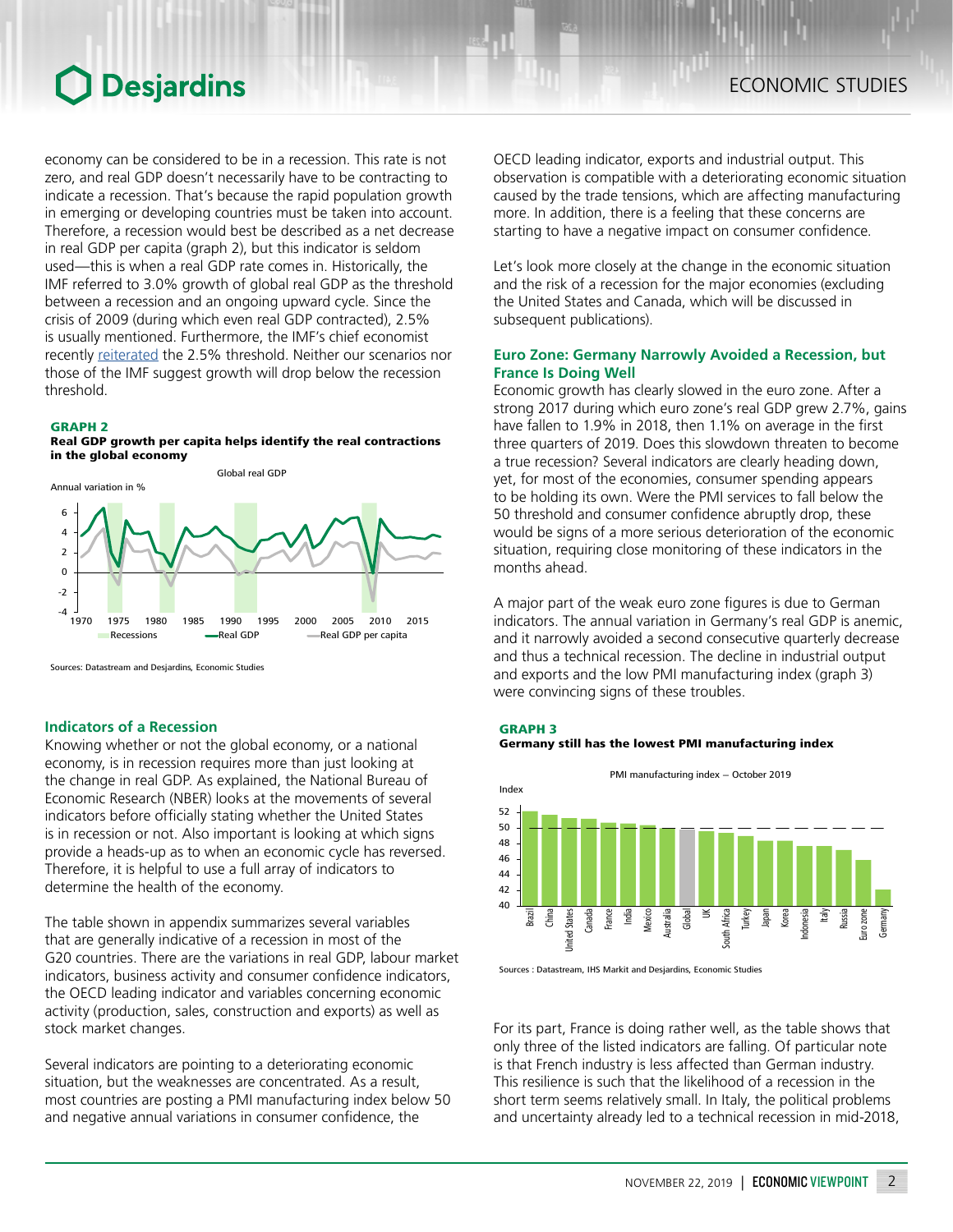### **O** Desjardins

and growth remains very weak, which is reflected in several indicators. Consumer confidence and retail sales are also noticeably down. Under these circumstances, a return to negative territory can't be ruled out entirely.

#### **United Kingdom: Everything Still Depends on Brexit**

A majority of British indicators are negative. Real GDP had already fallen 0.9% (annualized) in the spring, followed by a 1.2% gain, thereby eluding a technical recession. This unforeseen turn of events is mostly due to the issue of Brexit and business preparations given the various (postponed) deadlines. All that remains now is to see if the election on December 12 will lead to greater clarity for households and businesses. A no-deal Brexit (which would be surprising given the political developments) at the end of January 2020, i.e., when the current extension ends, is one factor that could lead to a recession in the United Kingdom. As would a hard Brexit (with no major free-trade agreement), which would worry businesses and households at the end of 2020, i.e., after the transition period negotiated between the European Union and the United Kingdom.

#### **Japan: Frequent Recessions**

With very little potential for growth, real GDP suffers a setback more often in Japan than in the other advanced economies. GDP growth was, nonetheless, relatively good in recent quarters. Still, the trade war and Chinese slowdown also hurt the Japanese economy, as seen in the weak PMI indexes. However, the current indicators are affected by the October 1st consumption tax hike. The figures that preceded this hike benefited from purchases being moved up, while those that followed are starting to show signs of a significant retreat. Real GDP threatens to fall in Q4.

#### **Emerging Economies: Several Signs of Weakness and Significant Regional Disparity**

Emerging countries are also showing signs of weakness. Uncertainty surrounding trade policies is elevated, and the introduction of U.S. tariffs, aimed mostly at China, has slowed down manufacturing, which is declining in several countries. The resistance of Russia's industrial sector, which is growing roughly 3% annually, is mainly due to government support. China's and Brazil's PMI manufacturing indexes have improved, helped, in part, by the depreciation of their exchange rates compared with the dollar, indicating that the industrial sector could stabilize.

Needless to say, exports have also dropped (graph 4). Russia and Brazil were especially hard hit, as both depend heavily on China, and Argentina, a major buyer of Brazilian goods, has been in a recession since 2018. The climate of uncertainty surrounding the global economy has also pounded investment, especially in Mexico and India, which are dealing with serious domestic problems.

#### GRAPH 4

Exports from the main emerging countries have slowed considerably



Sources: Datastream and Desjardins, Economic Studies

Consumers, for their part, still seem fairly resilient. Retail sales in China have moderated, but annual growth remains strong at over 7%. After two extremely negative years, Brazilian consumers have finally regained some strength. Retail sales are currently growing at a lower rate than in 2018, but remain steady all the same.

Consumer confidence indexes in the main emerging countries continue to be fairly high (graph 5) and have generally deteriorated less than in advanced countries. However, India is a case apart as its consumers are at a disadvantage due to the problems with the banking system and a struggling labour market.





Sources: Datastream and Desjardins, Economic Studies

Overall, the situation of emerging economies is not all that different from that of advanced countries and, in some cases, the economic situation appears to be even better, although fragile. Still, the main emerging countries are also at the mercy of the developments involving trade and the global economy. Recently, political instability has made its way into some emerging countries as protests flared in many Latin American, Asian and Middle Eastern countries. Civil unrest has been ongoing for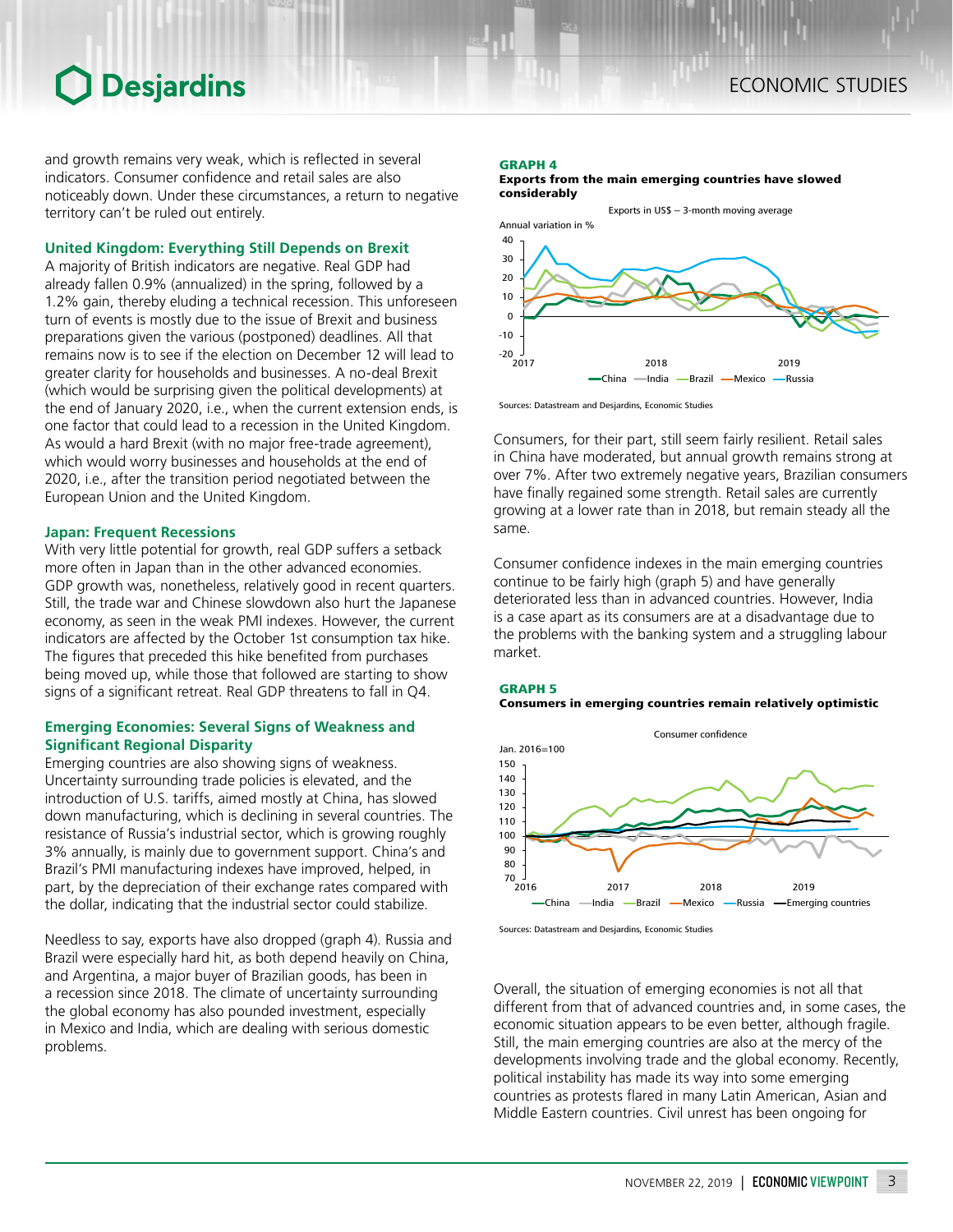### **O** Desjardins

many days now and in some cases there have been violent confrontations. Should this instability persist, there could be a significant impact on these countries' economy.

#### **Conclusion**

There are a number of weak areas within the global economy. Still, they can largely be traced back to the same source: the trade tensions caused by the rise in protectionism. Clearly, it is mostly specific factors associated with manufacturing and exports that are problematic.

A certain global dependence on extremely low interest rates has also led to the current economic cycle being somewhat fragile. This effect grew in importance in the United States, where the rise in interest rates not only had domestic consequences, but also international ones, especially for the emerging countries.

As long as consumers are demonstrating a certain resilience in advanced and emerging economies, a global recession should be avoided. Consumer confidence indexes, which have peaked and begun to slip, suggest, however, that the battle is not yet won.

Furthermore, given their economic weight, which represents approximately one-third of global GDP, a global recession requires that the cycle end in the United States and in China, something that is not part of the base scenario despite the trade war between the two countries.

Also important to remember is that public authorities can react to different signs of weakness. Despite the lack of clear signs of a recession, several central banks have already adopted a preventive management approach in their monetary policy and have even eased it. Governments can also react, as was seen in China (with no spectacular results, however). The Japanese government also seems to want to move forward by adopting an expansionary budget policy.

That being said, striking a long-lasting truce in the trade wars and calming the related uncertainty would, in all likelihood, be the best way to give the global economy a boost. Conversely, if the tensions were to become even more acrimonious, more indicators could deteriorate, signalling that the global economy may be even closer to the end of the current economic cycle, which began in 2009.

> Francis Généreux, Senior Economist Carine Bergevin-Chammah, Economist